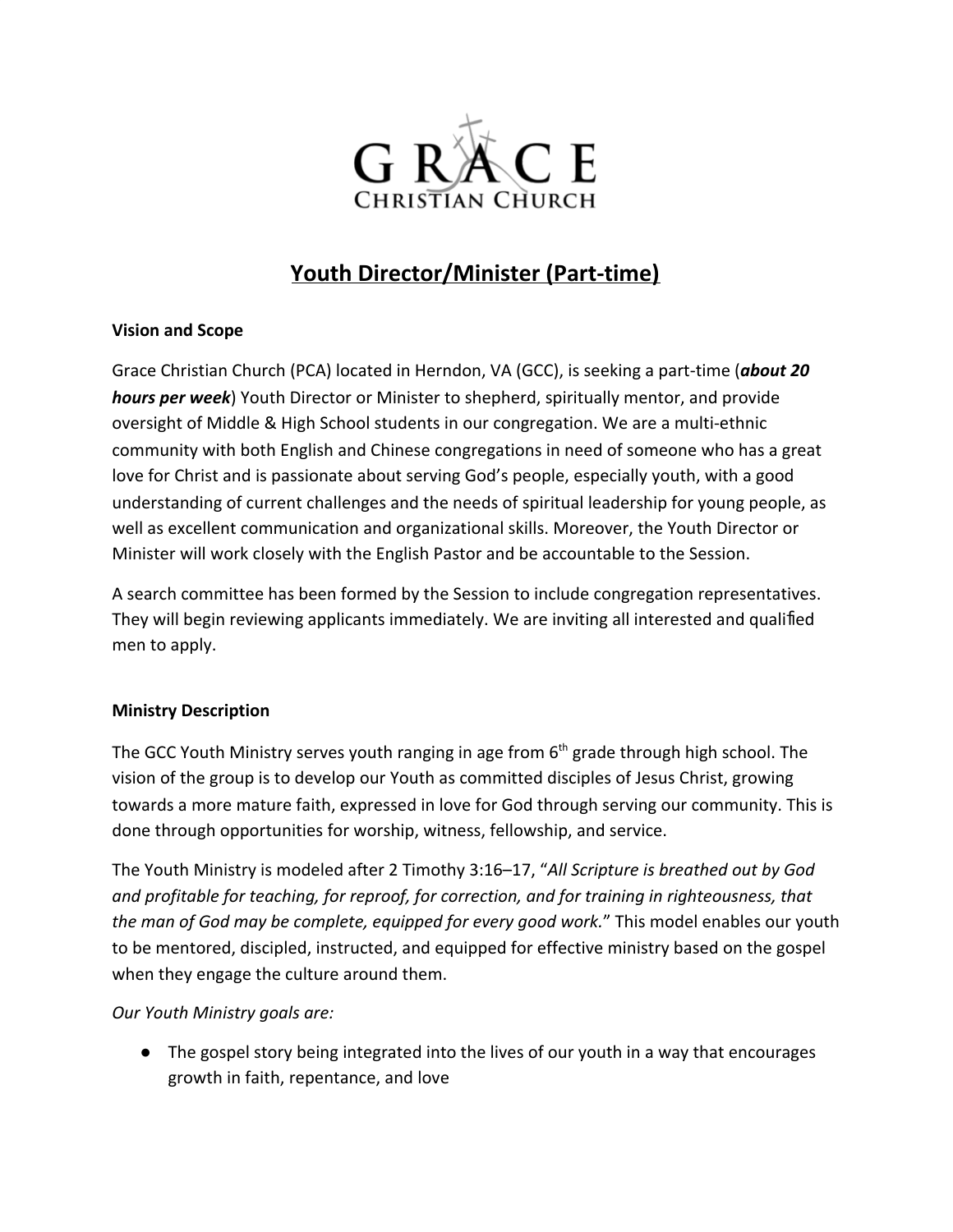- Youth having a strong foundational understanding of the gospel, Scripture, and the church/Christian community to the extent where they would be ready to face future challenges in college/the world.
- The families of youth being actively involved in the youth program and being equipped to practice faith as a family
- Each youth having a concrete and defined personal area of service in the church

Regularly scheduled youth activities include Friday night Bible Study and Fellowship at 8 PM, which serves as a time of sharing, caring, prayer, and studying God's Word together, and Sunday School at 9:30 AM, where we study the practical application of our faith.

## **Responsibilities**

## *The Youth Director or Minister will have the following responsibilities:*

- 1. *Lead*—Provide leadership and oversight for the Youth Ministry Team. The team will include volunteer coordinators from both English and Chinese congregations, youth parents and youth student leaders.
	- Work directly with the English Pastor as well as the Session to define the strategy, vision, and plan for the Youth Ministry.
	- Based on the strategic plan, lead the development of Youth Ministry programs (such as education, inreach, outreach, etc.)
	- A commitment to rooting the Youth Ministry within the vision and mission of GCC.
	- Develop and administer the budget for the Youth Ministry in consultation with the English Pastor, the Session and the deacon board.
	- Pray for the ministry team regularly.
	- Oversee the recruitment of people to serve in the Youth Ministry and other program needs.
- 2. *Disciple* and shepherd GCC youth.
	- Faithfully teach and lead regular Friday evening Bible studies.
	- Fellowship with the youth (through regular Friday evening meetings and other activities); getting to know them personally; caring for them and encouraging them; discipling the youth and helping them become more like Christ.
	- Develop relationships with parents and have regular meetings/discussions with them to build deeper family discipleship.
	- Shepherd the Youth Student Leadership Team by being involved in their lives as a spiritual mentor and friend through regular leadership team meetings.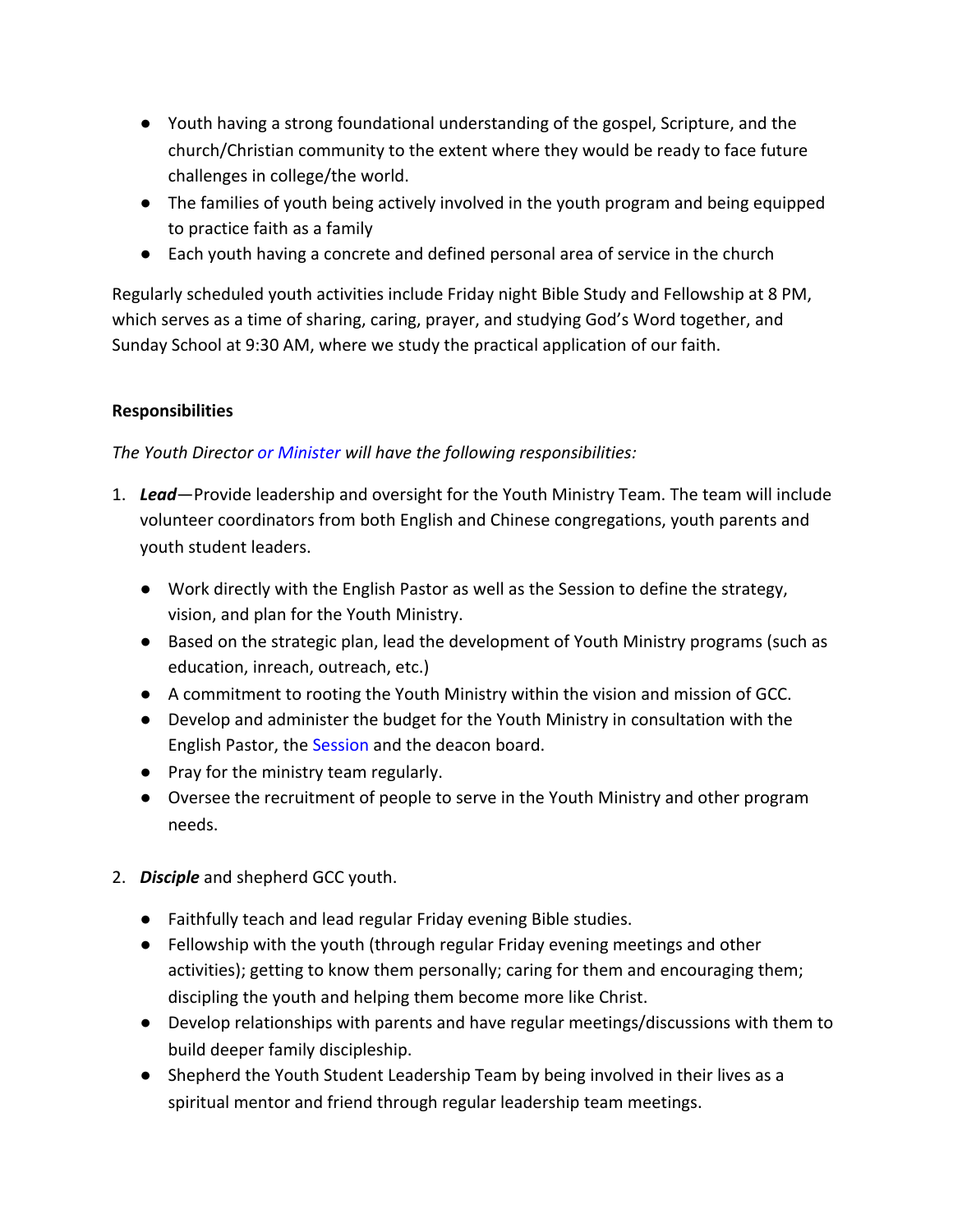- Provide opportunities for spiritual nurturing and growth.
- Encourage youth in developing a personal relationship with God.
- 3. *Coordinate* and execute Youth Ministry programs and activities.
	- The Youth Director or Minister will be required to work alongside the English Pastor and Sunday School Coordinator to develop a curriculum for the Youth Group that is suitable and compatible with other concurrent ministries such as worship, fellowship, and discipleship at GCC.
	- Coordinate and moderate regular meetings for prayer, activity planning, exchange of ideas, and ministry reflection and feedback.
	- Plan and coordinate three to four ministry events annually such as, but not limited to: retreats, youth mission trips, Christian concerts, visits to amusements parks and ski trips.
	- Additionally, the ministry team will organize regular social gatherings outside of the church venue as a means of fostering a close-knit sense of community among the Middle and High School students.
	- Coordinate the development and implementation of GCC's child protection policies.

## 4. *Communicate*

- Keep the youth and their families informed of events, activities, schedules and programs of the Youth Ministry and report to the Session on a regular basis on the progress and plans of the Middle and High School ministries.
- Coordinate communication for the Youth Ministry with the congregation and the community through all appropriate media.
- Provide quarterly reports of this ministry to the church.

# **Accountability**

The Session will supervise the work of the Youth Director or Minister, who is required to join GCC as a member, attend Sunday worship services, and join a small group.

The Youth Director or Minister will be evaluated annually by the English Pastor with input from the Session.

#### **Qualifications**

*A successful candidate will meet the following minimum criteria:*

● Baptized Christian in good standing with the church; must become a member of GCC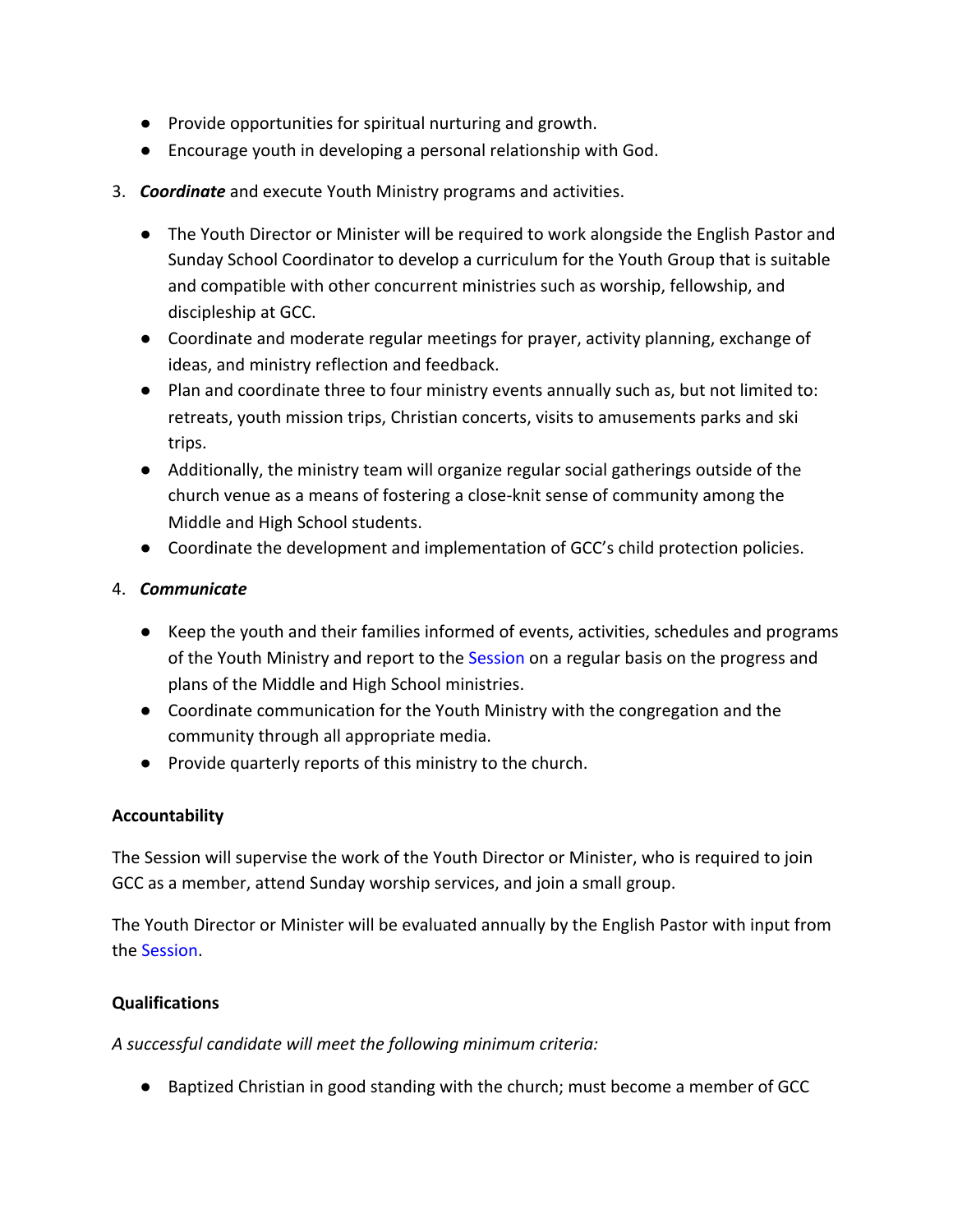- Identification with reformed theology and Presbyterial polity as outlined in the section below
- A warm passion and love for Christ, with an enthusiastic demeanor, godly character, spiritual maturity, and deep and growing understanding of Scripture being full of initiative
- An ability to articulate his relationship with Christ to both churched and unchurched teens and provide relevant and clear Biblical teaching
- A humble, teachable spirit who respects the leadership structure of the Church and submits to the Session and staff supervisors
- A strong sense of calling from the Lord to minister to youth and support a team of volunteers working with students, and passionate about Youth Ministry
- Ability to relate to youth, with strong understanding of their challenges and needs, as well as their physical, social, moral, and spiritual development
- Good understanding of the importance of spiritual leadership and ability to lead by example
- Excellent organizational skills, with an eye for detail that is needed to plan, implement, and evaluate programs and events, and organize regular teaching schedules etc.
- A proven ability to delegate tasks when appropriate, and to maintain accountability from volunteers
- Good communication skills, both verbal and written

# *Other desired qualifications include:*

- Familiarity with Asian culture, ability to serve in a multi-ethnic environment
- Seminary Degree (for Youth Minister only)
- Previous Youth Ministry experience (for Youth Minister only)

# **Profile of Grace Christian Church (PCA)**

Grace Chinese Christian Church was established in the early 1990s as a daughter church of the Chinese Christian Church of Virginia (PCA). Toon Yeo was sent as the church planter and called as the congregation's first pastor when the church was particularized (declared independent) in 1999. The church originated as an outreach to Chinese speakers in western Fairfax and eastern Loudoun counties in Northern Virginia. Eventually, a youth group was formed and an English service was added. The Lord has blessed Grace Christian Church over the years, both with increased numerical growth and greater diversity in the church's membership. In order to recognize the diversity with which God has blessed both our Chinese and English ministries and to affirm that our unity is in Christ, not ethnicity, the congregation adopted a new name in 2006 by dropping "Chinese." It is now simply called "Grace Christian Church."